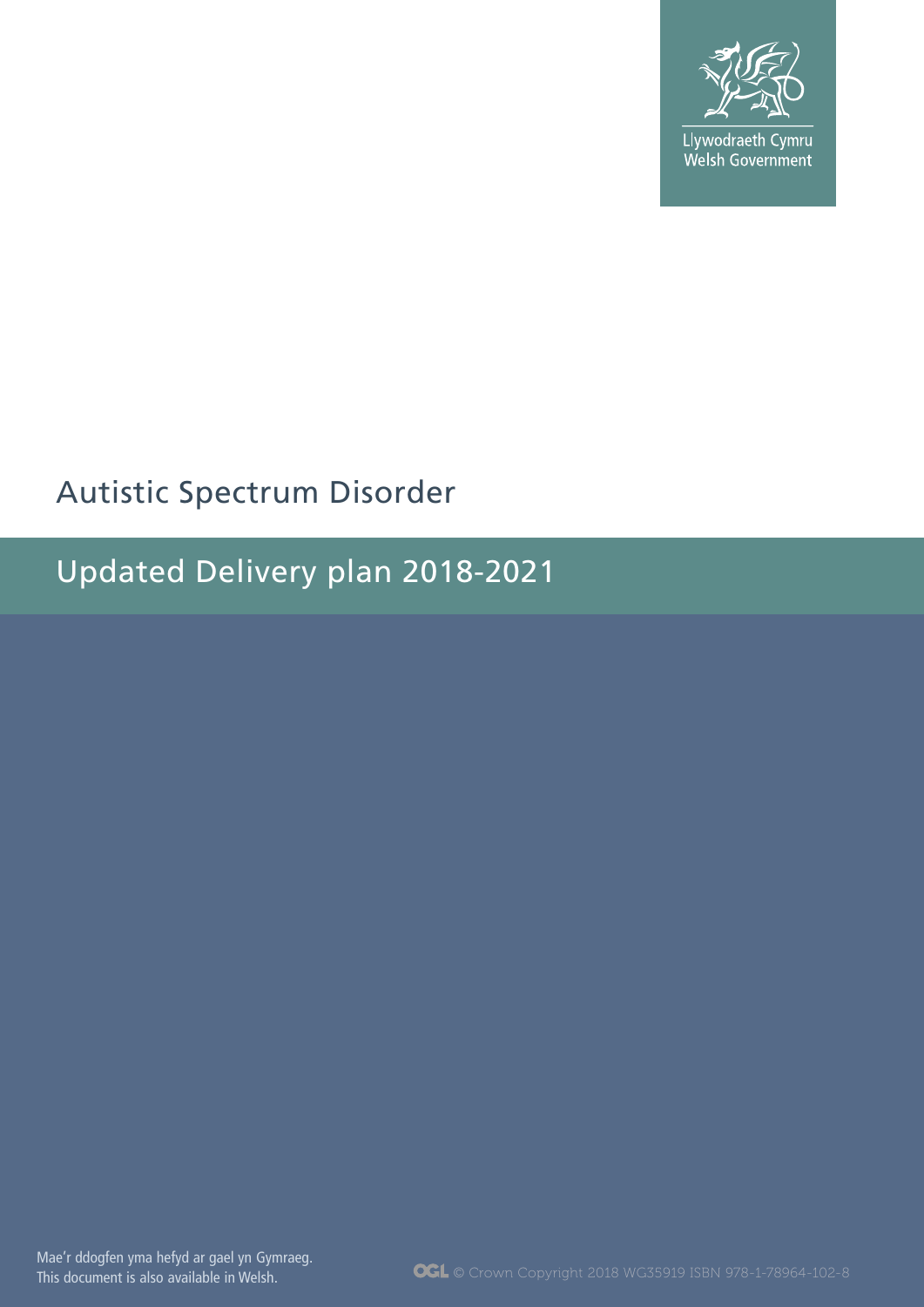## Autistic Spectrum Disorder Strategic Action Plan – Delivery Plan updated September 2018

1. The updated ASD Strategic Action Plan was published in November 2016. It was developed in response to priorities for action identified by autistic people and their families and carers. An accompanying delivery plan was also published in 2016. This updated delivery plan explains what will be done to improve autism services, reflecting the ongoing feedback have received from autistic people, their families and carers and other stakeholders. New commitments are highlighted in red.

2. The first annual report of the Strategic Action Plan was published in June 2018 and we will continue to monitor the progress being made in delivering existing and new policy commitments through publishing annual updates.

| <b>Assessment and Diagnosis</b>                                                                                                                               |                                                                                                                                                                                                                    |                                                                                                                                         |                                                                                                         |  |
|---------------------------------------------------------------------------------------------------------------------------------------------------------------|--------------------------------------------------------------------------------------------------------------------------------------------------------------------------------------------------------------------|-----------------------------------------------------------------------------------------------------------------------------------------|---------------------------------------------------------------------------------------------------------|--|
| What do we want to                                                                                                                                            | What we will do                                                                                                                                                                                                    | How will we know?                                                                                                                       | Who is involved?                                                                                        |  |
| achieve?                                                                                                                                                      |                                                                                                                                                                                                                    |                                                                                                                                         |                                                                                                         |  |
| Children, young people and<br>adults, with autism have<br>access to timely referral<br>assessment and post<br>diagnostic services, which<br>meets their needs | Deliver improvements to<br>children's assessment and<br>diagnostic services. This will<br>include the implementation of<br>the national standardised<br>diagnostic assessment<br>pathway to ensure<br>consistency. | Care pathways developed by<br>health boards for<br>neurodevelopmental conditions<br>are implemented across Wales<br>from November 2016. | Welsh Government - Together<br>for Children and Young People<br>Programme<br><b>Local Health Boards</b> |  |
|                                                                                                                                                               | Improve timeliness for access,<br>for children and young people,<br>a new 26 week waiting time<br>target from referral to first<br>assessment appointment                                                          | Pilot introduced, health boards<br>report delivery of 26 week<br>waiting time target from<br>November 2017                              | <b>Local Health Boards</b>                                                                              |  |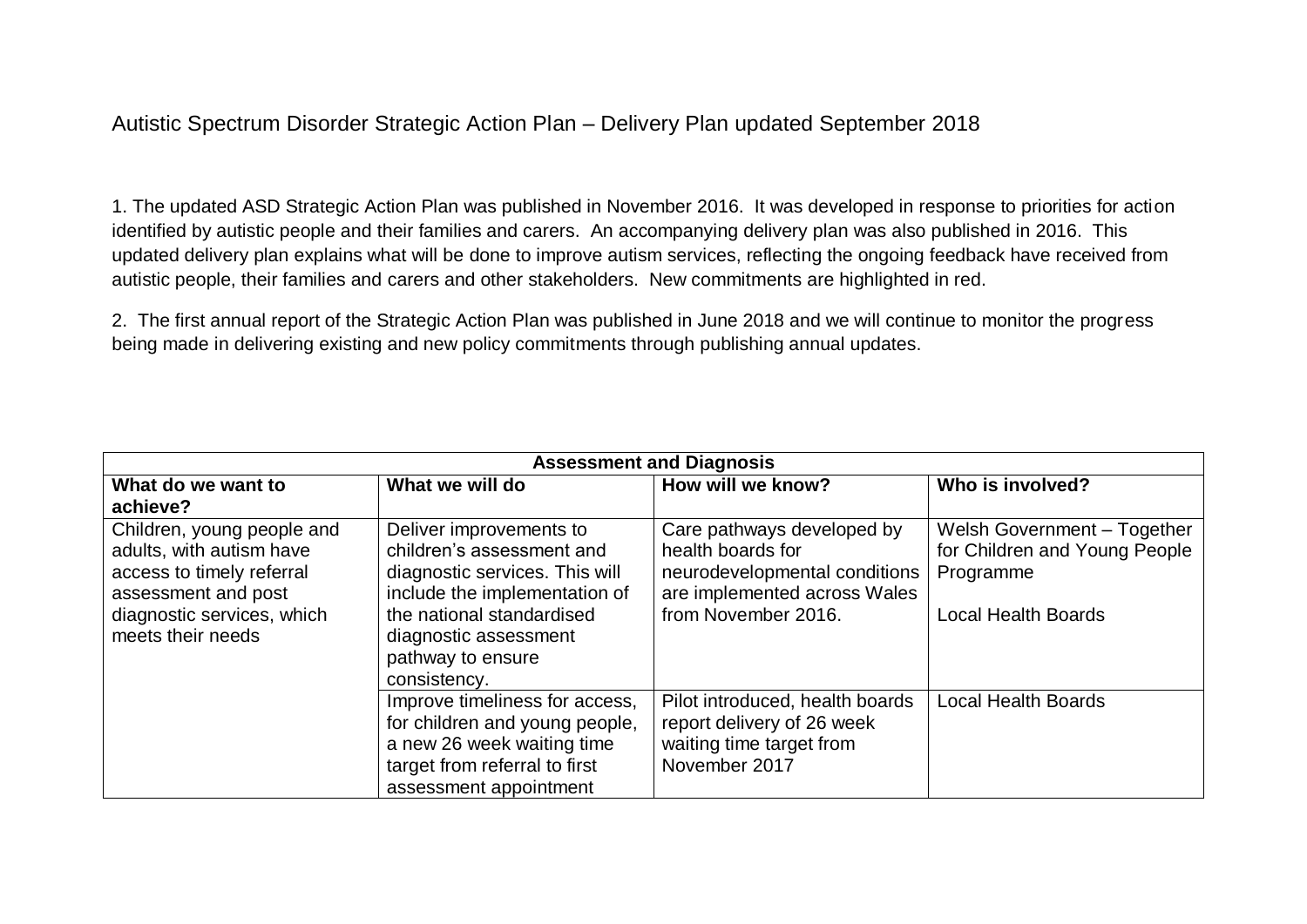| <b>Welsh Government</b><br>Ensure ongoing monitoring of<br>Waiting time data updated on a<br>quarterly basis indicate waiting<br>progress and timeliness of<br>assessment and diagnosis.<br>time targets are being met<br><b>Local Health Boards</b><br>This will be incorporated within<br>the formal planning and<br>Family and carers report<br>Independent evaluation of the<br>performance management<br>access to the standardised<br>Strategic Action Plan and<br>mechanisms of health boards<br><b>Integrated Autism Service</b><br>pathway within 26 weeks of<br>referral |
|------------------------------------------------------------------------------------------------------------------------------------------------------------------------------------------------------------------------------------------------------------------------------------------------------------------------------------------------------------------------------------------------------------------------------------------------------------------------------------------------------------------------------------------------------------------------------------|
|                                                                                                                                                                                                                                                                                                                                                                                                                                                                                                                                                                                    |
|                                                                                                                                                                                                                                                                                                                                                                                                                                                                                                                                                                                    |
|                                                                                                                                                                                                                                                                                                                                                                                                                                                                                                                                                                                    |
|                                                                                                                                                                                                                                                                                                                                                                                                                                                                                                                                                                                    |
|                                                                                                                                                                                                                                                                                                                                                                                                                                                                                                                                                                                    |
|                                                                                                                                                                                                                                                                                                                                                                                                                                                                                                                                                                                    |
|                                                                                                                                                                                                                                                                                                                                                                                                                                                                                                                                                                                    |
|                                                                                                                                                                                                                                                                                                                                                                                                                                                                                                                                                                                    |
| <b>Regional Partnership Boards</b><br>Continue to deliver<br><b>Regional Partnership Boards</b>                                                                                                                                                                                                                                                                                                                                                                                                                                                                                    |
| reporting progress in the roll<br>improvements to adult                                                                                                                                                                                                                                                                                                                                                                                                                                                                                                                            |
| diagnostic services through the<br>out of the diagnostic service for<br><b>Local Health Boards</b>                                                                                                                                                                                                                                                                                                                                                                                                                                                                                 |
| National Integrated Autism<br>adults from April 2016                                                                                                                                                                                                                                                                                                                                                                                                                                                                                                                               |
| Service. This will include:<br><b>Local Authorities</b>                                                                                                                                                                                                                                                                                                                                                                                                                                                                                                                            |
| <b>Regional Partnership Boards</b><br>The development of a                                                                                                                                                                                                                                                                                                                                                                                                                                                                                                                         |
| <b>Welsh Local Government</b><br>report that adults diagnostic<br>national model that will                                                                                                                                                                                                                                                                                                                                                                                                                                                                                         |
| assessment meets agreed<br>Association<br>be implemented across                                                                                                                                                                                                                                                                                                                                                                                                                                                                                                                    |
| service standards<br>Wales                                                                                                                                                                                                                                                                                                                                                                                                                                                                                                                                                         |
| On-going monitoring                                                                                                                                                                                                                                                                                                                                                                                                                                                                                                                                                                |
| Autistic people reporting<br>and reporting of                                                                                                                                                                                                                                                                                                                                                                                                                                                                                                                                      |
| satisfaction in accessing the<br>progress against the                                                                                                                                                                                                                                                                                                                                                                                                                                                                                                                              |
| new adult assessment and<br>agreed standards of the                                                                                                                                                                                                                                                                                                                                                                                                                                                                                                                                |
| diagnostic service<br>service                                                                                                                                                                                                                                                                                                                                                                                                                                                                                                                                                      |
| <b>Regional Partnership</b>                                                                                                                                                                                                                                                                                                                                                                                                                                                                                                                                                        |
| Boards will be required                                                                                                                                                                                                                                                                                                                                                                                                                                                                                                                                                            |
| to report on progress                                                                                                                                                                                                                                                                                                                                                                                                                                                                                                                                                              |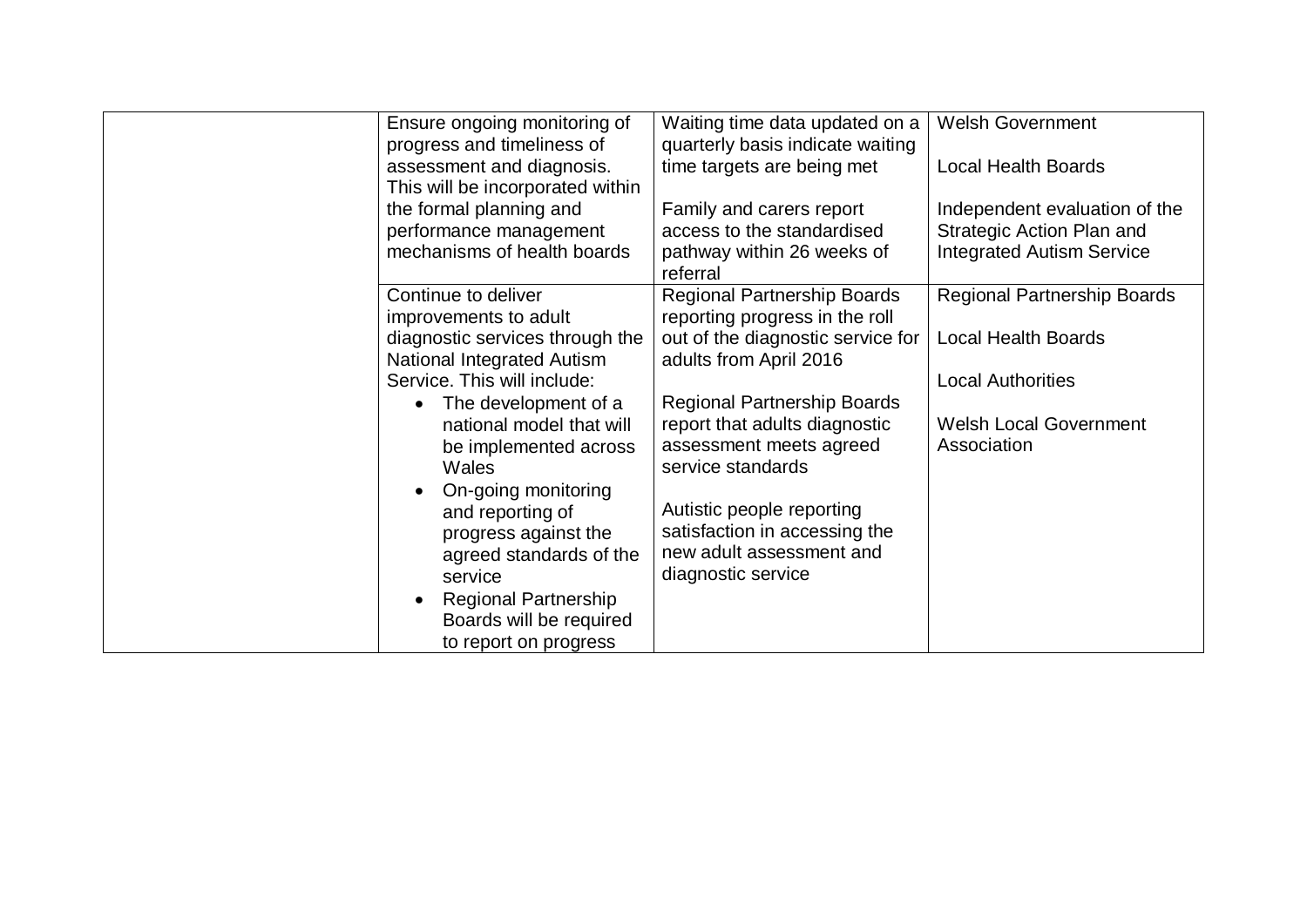| <b>Meeting Support Needs</b>                                                                                                                                             |                                                                                                                                                                                                                                                                                                |                                                                                                                                                                                   |                                                                                                                        |  |
|--------------------------------------------------------------------------------------------------------------------------------------------------------------------------|------------------------------------------------------------------------------------------------------------------------------------------------------------------------------------------------------------------------------------------------------------------------------------------------|-----------------------------------------------------------------------------------------------------------------------------------------------------------------------------------|------------------------------------------------------------------------------------------------------------------------|--|
| What do we want to achieve?                                                                                                                                              | What will we do?                                                                                                                                                                                                                                                                               | How will we know?                                                                                                                                                                 | Who is involved?                                                                                                       |  |
| Children, young people and<br>adults with autism and their<br>family and carers can access<br>advice and preventative<br>services to address unmet<br>need in education, | To complete our programme of<br>reform for additional learning<br>needs as set out in the<br><b>Additional Learning Needs and</b><br><b>Education Tribunal Act 2017</b><br>and associated Code.                                                                                                | The draft ALNET Code of<br>Practice is published for<br>consultation during 2018, the<br>final Code to be published in<br>2019                                                    | <b>Welsh Government</b>                                                                                                |  |
| employment and health and<br>social care                                                                                                                                 | Deliver ALNET Code of<br>Practice by 2019<br>Commence roll out of new ALN                                                                                                                                                                                                                      | The new ALN system is rolled<br>out across Wales from 2020, it<br>will wholly replace the existing<br><b>Special Educational Needs</b><br>system by 2023                          |                                                                                                                        |  |
|                                                                                                                                                                          | system in 2020<br>Develop and Publish a Code of<br>Practice on the Delivery of<br><b>Autism Services under the</b><br><b>Social Services and Well-being</b><br>Wales Act 2014 and NHS Act<br>in partnership with<br>stakeholders including autistic<br>people and their parents and<br>carers. | A public consultation on the<br>draft Code of Practice is<br>published<br>The draft Code is published<br>before the end of the current<br>Assembly term in 2021.                  | <b>Welsh Government</b><br><b>ASD Implementation Advisory</b><br>Group                                                 |  |
|                                                                                                                                                                          | Continue to develop and roll<br>out our 'Learning with Autism'<br>programmes to improve<br>support available to children<br>and young people across early<br>years, primary, secondary and<br>further education and work                                                                       | Primary schools programme is<br>rolled out across all local<br>authority areas from 2016<br>Early years and secondary<br>school from 2017 and further<br>education and work based | <b>Welsh Government</b><br><b>Welsh Local Government</b><br>Association<br><b>ASD Implementation Advisory</b><br>Group |  |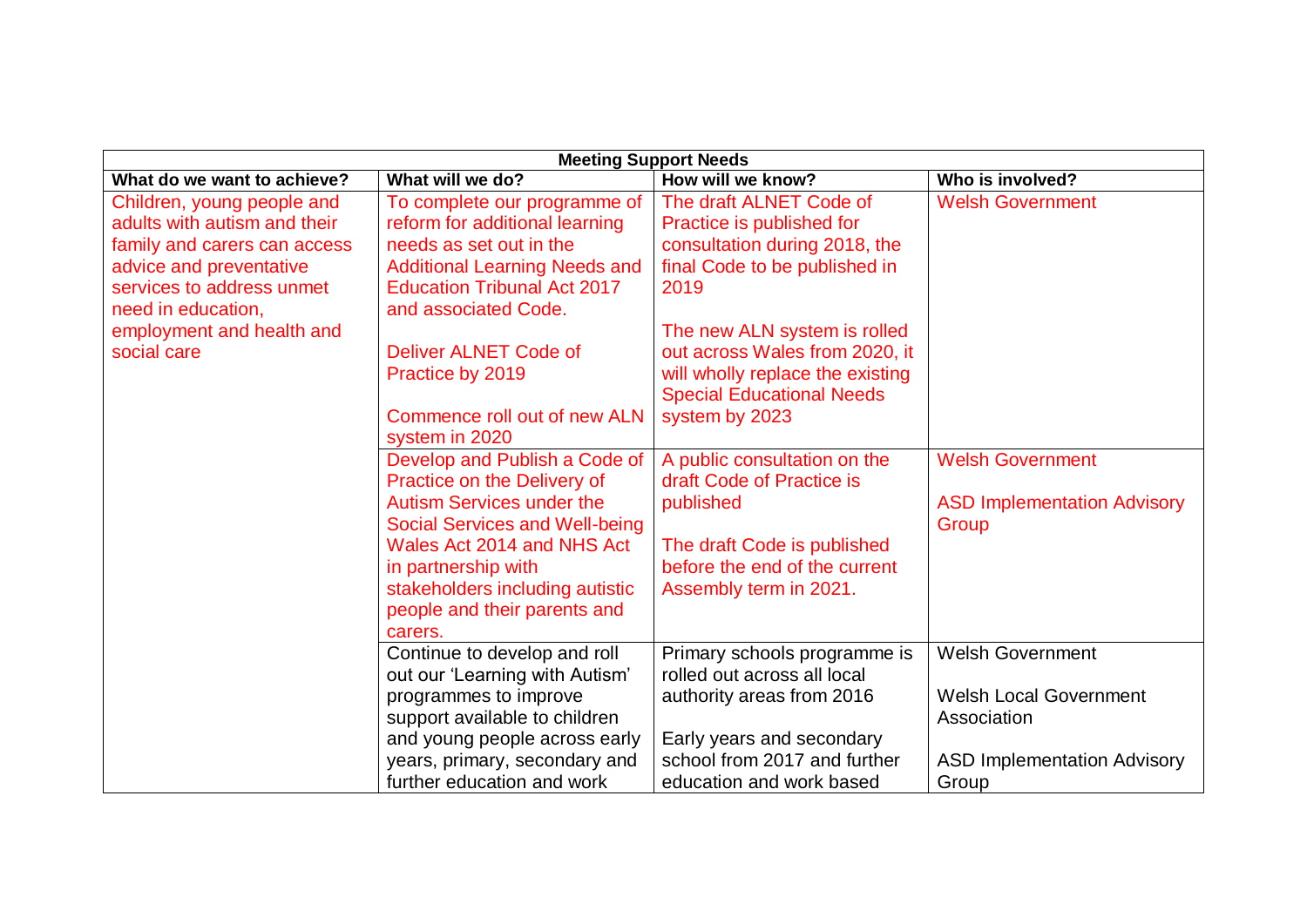| based learning sectors                                                                                                                                                                                                                                    | learning programmes delivered<br>and rolled out across Wales<br>from 2019                                                                                                                                                                                            |                                                                                              |
|-----------------------------------------------------------------------------------------------------------------------------------------------------------------------------------------------------------------------------------------------------------|----------------------------------------------------------------------------------------------------------------------------------------------------------------------------------------------------------------------------------------------------------------------|----------------------------------------------------------------------------------------------|
| Improve opportunities for<br>Autistic people. This includes<br>monitoring the delivery of the<br><b>Getting Ahead Two</b><br>programme to support long<br>term youth employment for<br>people with learning difficulties<br>or disabilities including ASD | The Getting Ahead Two project<br>reports good progress in<br>relation to agreed project<br>outcomes                                                                                                                                                                  | <b>Getting Ahead Two project</b>                                                             |
| Welsh Government to take<br>action to become an autism<br>friendly employer by<br>participating in Positive About<br><b>Working with Autism</b><br>Programme                                                                                              | <b>Welsh Government seeks to</b><br>achieve accreditation in the<br>Positive About Autism Charter,<br>we are working with the WLGA<br>team to develop a programme<br>on working with autism and to<br>achieve accreditation to the<br>Positive About Autism Charter. | <b>Welsh Government</b><br><b>Welsh Local Government</b><br>Association                      |
| Work with organisations across<br>Wales to raise awareness and<br>for them to become autism-<br>friendly working environments.<br>This will include promoting the<br>Positive About Working with<br>Autism Programme                                      | Number of<br>organisations/employers<br>across Wales participating in<br>Positive About Working with<br>Autism Programme and<br>achieving the Charter                                                                                                                | <b>Welsh Local Government</b><br>Association<br><b>Employers</b>                             |
| Delivery of the National<br>Integrated Autism Service.<br>This will be implemented from<br>April 2016 over a three year<br>period and will include:<br>• The implementation of a                                                                          | The integrated service will be<br>delivered and operating in all<br>regions in Wales by March<br>2019<br>Adults with autism reporting                                                                                                                                | <b>Regional Partnership Boards</b><br><b>Local Health Boards</b><br><b>Local Authorities</b> |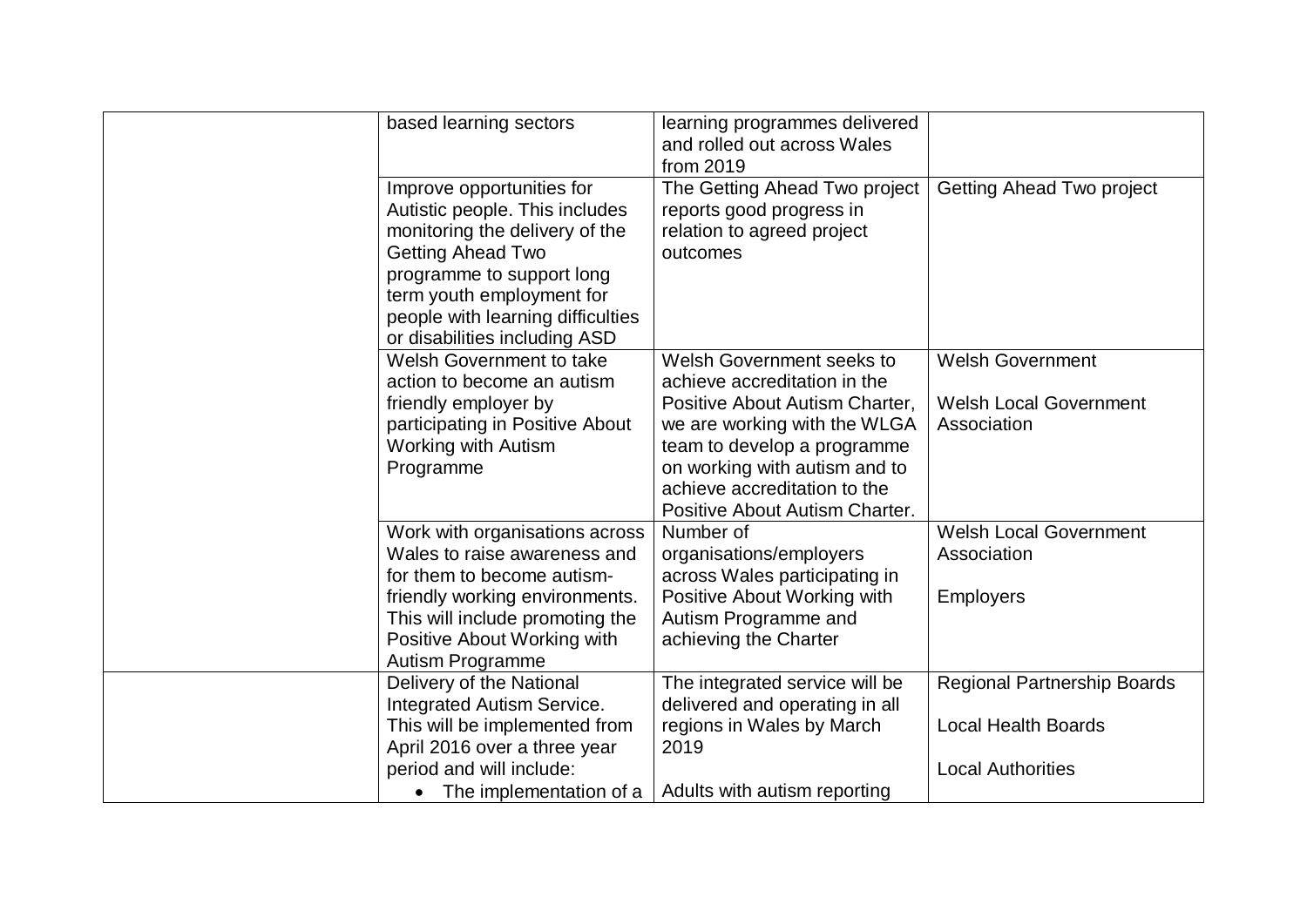|                        | standard diagnostic<br>assessment service for<br>adults                                                                                                        | satisfaction in accessing<br>diagnostic services                                                                                                                                                                                                 | <b>Welsh Local Government</b><br>Association                                                       |
|------------------------|----------------------------------------------------------------------------------------------------------------------------------------------------------------|--------------------------------------------------------------------------------------------------------------------------------------------------------------------------------------------------------------------------------------------------|----------------------------------------------------------------------------------------------------|
| $\bullet$<br>$\bullet$ | Provision of advice and<br>support for all Autistic<br>people including their<br>family and carers<br>Development of training<br>packages for<br>professionals | Autistic people and their family<br>and carers reporting<br>satisfaction with the services<br>available from the integrated<br>service<br>Professionals reporting take up<br>and satisfaction with the<br>training support packages<br>available | Independent evaluation of the<br>Strategic Action Plan and the<br><b>Integrated Autism Service</b> |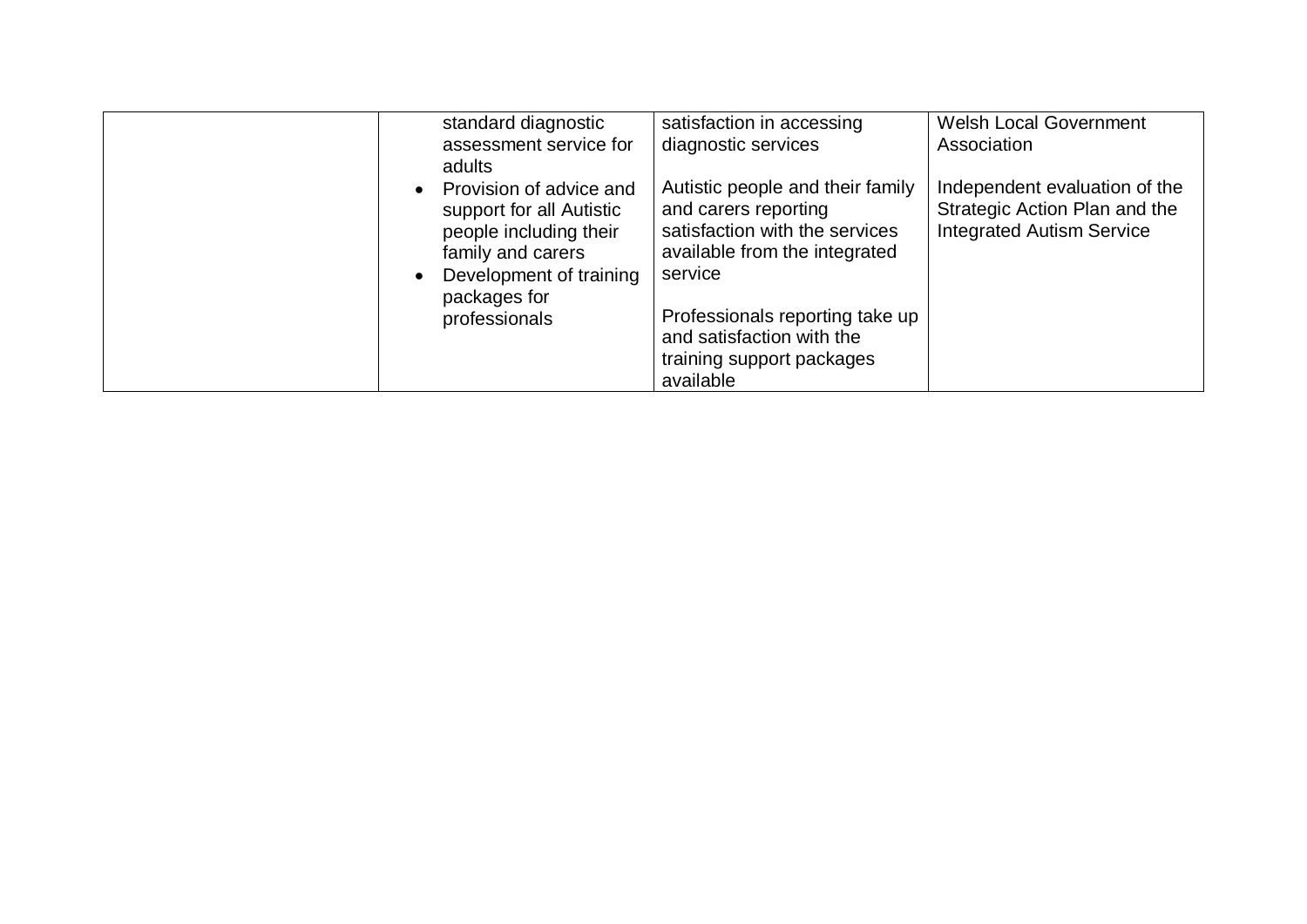| <b>Awareness Raising, Information and Training</b> |                                       |                                   |                                   |  |
|----------------------------------------------------|---------------------------------------|-----------------------------------|-----------------------------------|--|
| What do we want to                                 | What will we do?                      | <b>How will we Know?</b>          | Who is involved?                  |  |
| achieve?                                           |                                       |                                   |                                   |  |
| Autistic people and their                          | Ensure Autistic people and            | The communications strategy       | <b>Welsh Government</b>           |  |
| families and their family and                      | their family and carers, as well      | is completed by January 2017      |                                   |  |
| carers and professionals report                    | as professionals are made             | and implemented                   | <b>Welsh Local Government</b>     |  |
| they have access to good                           | aware of the resources                |                                   | Association                       |  |
| quality information, advice and                    | available on the ASDinfoWales         | Autistic people and their family  |                                   |  |
| training on autism which meets                     | website                               | and carers and professionals      |                                   |  |
| their needs                                        |                                       | report increased awareness of     |                                   |  |
|                                                    | Develop a communications              | the resources available on the    |                                   |  |
|                                                    | strategy setting out specific         | <b>ASDinfoWales website</b>       |                                   |  |
|                                                    | actions by January 2017               |                                   |                                   |  |
|                                                    | Awareness raising campaign            | Autistic people and their family  | Autistic people and their         |  |
|                                                    |                                       | and carers and professionals      | families/carers                   |  |
|                                                    | Work with the partners,               | report increased awareness of     |                                   |  |
|                                                    | including autistic people and         | autism support services           | <b>Welsh Government</b>           |  |
|                                                    | their families and carers to          | available in their area and the   |                                   |  |
|                                                    | develop a joint approach to           | resources available on the        | <b>Welsh Local Government</b>     |  |
|                                                    | rolling out an autism                 | <b>ASDinfoWales website</b>       | Association                       |  |
|                                                    | awareness raising campaign,           |                                   |                                   |  |
|                                                    | including increased awareness         |                                   | <b>Integrated Autism Services</b> |  |
|                                                    | of available support services         |                                   |                                   |  |
|                                                    | and resources including those         |                                   | <b>Communities</b>                |  |
|                                                    | on the ASDinfoWales website           |                                   |                                   |  |
|                                                    |                                       |                                   |                                   |  |
|                                                    |                                       |                                   |                                   |  |
|                                                    | Continue to develop                   | Annual update report by the       | <b>Welsh Government</b>           |  |
|                                                    | information and resources for         | <b>ASD National Lead</b>          |                                   |  |
|                                                    | identified priority areas, to be      |                                   | <b>Welsh Local Government</b>     |  |
|                                                    | freely available through the          | Autistic people, their family and | Association                       |  |
|                                                    | <b>ASDinfoWales website. Priority</b> | carers report satisfaction with   |                                   |  |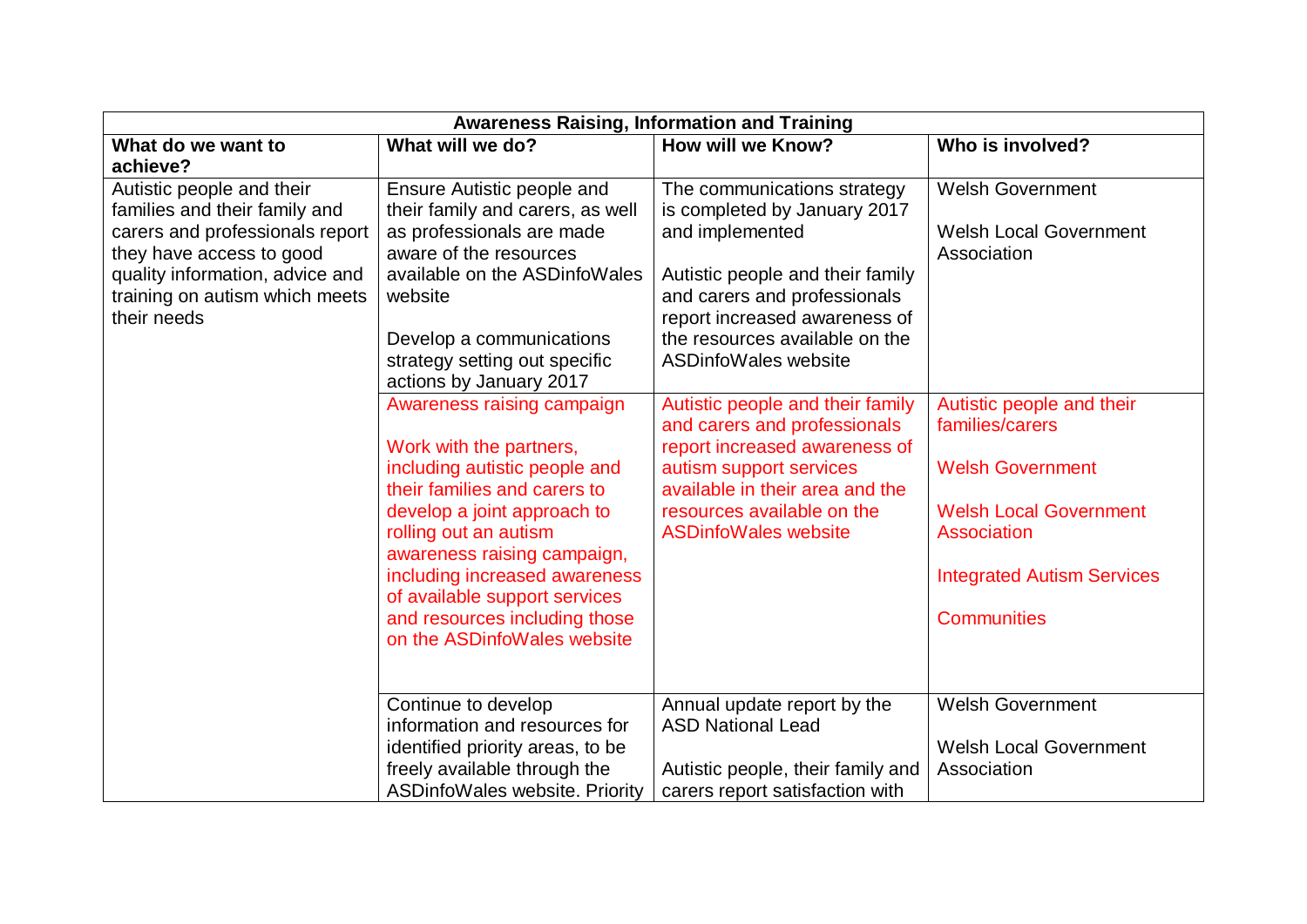| areas will be reviewed and<br>updated on an annual basis            | the information and resources<br>available                     | Independent evaluation of the<br>Strategic Action Plan and<br><b>Integrated Autism Service</b> |
|---------------------------------------------------------------------|----------------------------------------------------------------|------------------------------------------------------------------------------------------------|
| Develop and deliver training<br>resources and material to raise     | Annual update report by the<br><b>ASD National Leads</b>       | <b>Welsh Government</b>                                                                        |
| awareness of autism and                                             |                                                                | <b>Welsh Local Government</b>                                                                  |
| provide support for<br>professionals and others                     | Professionals report<br>satisfaction with the training         | Association                                                                                    |
| working with children or adults<br>with autism.                     | materials and resources<br>available                           | Independent evaluation of the<br>Strategic Action Plan and<br><b>Integrated Autism Service</b> |
| Work collaboratively with other<br>organisations dealing with non-  | Non-devolved organisations<br>engage with Welsh                | <b>Welsh Government</b>                                                                        |
| devolved matters to raise                                           | Government activities and                                      | <b>Welsh Local Government</b>                                                                  |
| awareness of autism. This will<br>include the police, fire service, | training to raise awareness of<br>the needs of autistic people | Association                                                                                    |
| courts and Her Majesty's<br><b>Crime and Probation service</b>      | receiving their support                                        | Non-devolved organisations                                                                     |
| Update and expand guidance<br>for housing services on               | Develop and publish new<br><b>Housing Guidance by 2019</b>     | <b>Welsh Government</b>                                                                        |
| supporting autistic people                                          |                                                                | <b>Welsh Local Government</b><br><b>Association</b>                                            |
| Continue to support the ASD<br>National Leads and                   | Annual update report by the<br><b>ASD National Leads</b>       | <b>Welsh Government</b>                                                                        |
| Development team to provide                                         |                                                                | <b>Welsh Local Government</b>                                                                  |
| expert advice and guidance on<br>autism to the Welsh                |                                                                | Association                                                                                    |
| Government, professional<br>groups and stakeholders                 |                                                                |                                                                                                |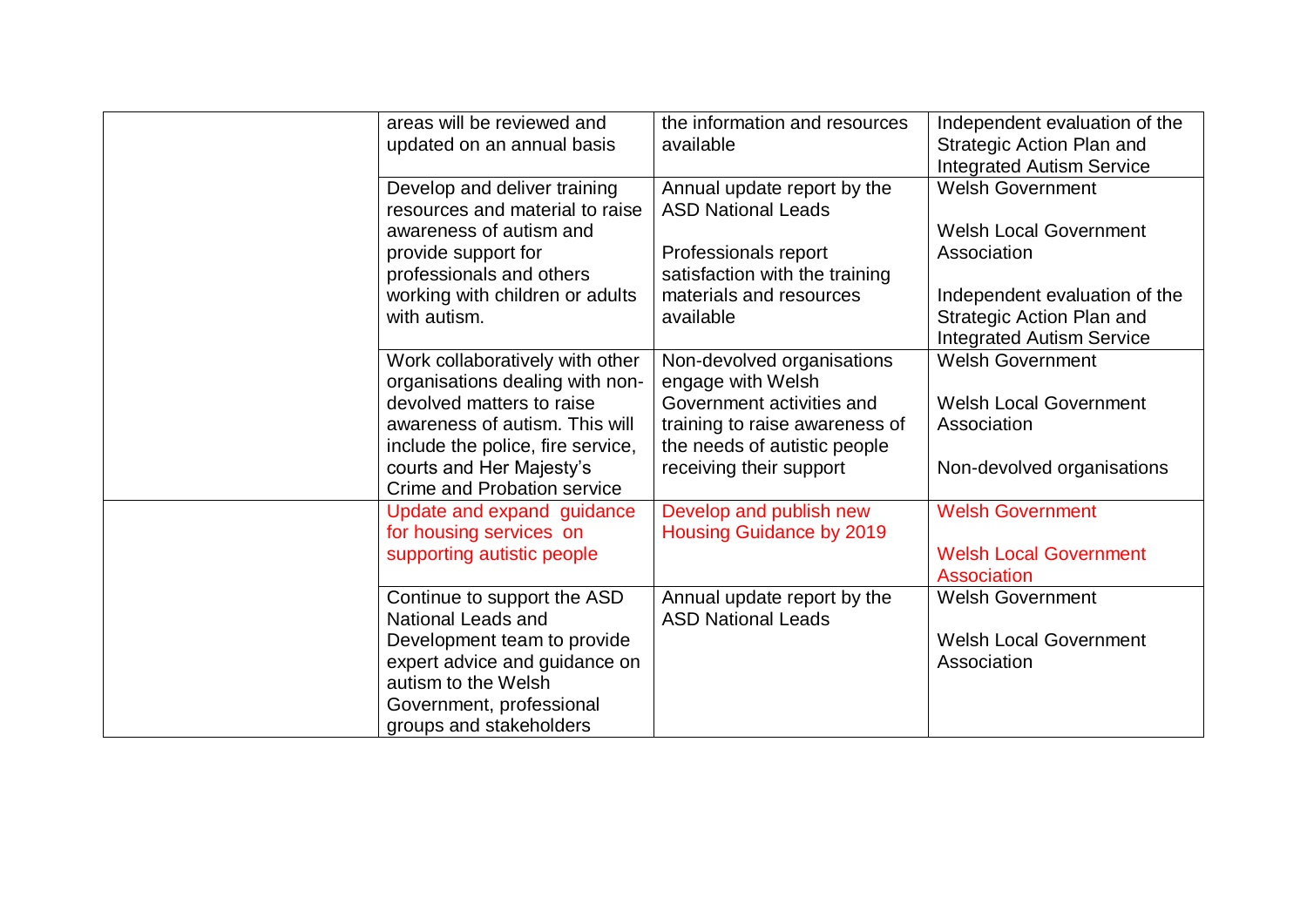| Delivering the Priorities for the Act                                                 |                                                                                                |                                                                            |                                                          |  |
|---------------------------------------------------------------------------------------|------------------------------------------------------------------------------------------------|----------------------------------------------------------------------------|----------------------------------------------------------|--|
| What do we want to<br>achieve?                                                        | What will we do?                                                                               | How will we know?                                                          | Who is involved?                                         |  |
| Children, young people and<br>adults with autism and their<br>families and carers are | Continue to support the ASD<br><b>Implementation Advisory</b><br>Group to monitor progress and | The ASD Implementation<br><b>Advisory Group:</b><br>• meets at least twice | <b>Welsh Government</b><br><b>Welsh Local Government</b> |  |
| involved and consulted in the<br>delivery of the ASD SAP                              | delivery of the specific actions<br>in the Strategic Action Plan                               | yearly<br>The group engages and                                            | Association                                              |  |
|                                                                                       | and Delivery Plan.                                                                             | consults widely with<br>stakeholders<br>The advisory group                 | Third sector organisations and<br>stakeholder groups     |  |
|                                                                                       |                                                                                                | agrees a work plan to<br>support the delivery of<br>the ASD SAP            |                                                          |  |
|                                                                                       | Publish an annual report                                                                       | Welsh Government publishes                                                 | <b>Welsh Government</b>                                  |  |
|                                                                                       | setting out the progress in                                                                    | annual report on the Delivery                                              |                                                          |  |
|                                                                                       | relation to the specific actions                                                               | Plan each year                                                             |                                                          |  |
|                                                                                       | within the Strategic Action Plan                                                               |                                                                            |                                                          |  |
|                                                                                       | and Delivery Plan. This will<br>include performance                                            |                                                                            |                                                          |  |
|                                                                                       | information and timeliness of                                                                  |                                                                            |                                                          |  |
|                                                                                       | assessment and diagnosis                                                                       |                                                                            |                                                          |  |
|                                                                                       | <b>Ensure Regional Partnership</b>                                                             | <b>Regional Partnership Boards</b>                                         | <b>Welsh Government</b>                                  |  |
|                                                                                       | Boards report on progress in                                                                   | progress reports indicate                                                  |                                                          |  |
|                                                                                       | relation to the specific actions                                                               | progress in relation to                                                    | <b>Regional Partnership Boards</b>                       |  |
|                                                                                       | within the Strategic Action Plan                                                               | achieving specific actions                                                 |                                                          |  |
|                                                                                       | and Delivery Plan. This will                                                                   | including timeliness of                                                    | <b>ASD Implementation Advisory</b>                       |  |
|                                                                                       | include performance<br>information and timeliness of                                           | assessments and diagnosis                                                  | Group                                                    |  |
|                                                                                       | assessment and diagnosis                                                                       |                                                                            |                                                          |  |
|                                                                                       | <b>Welsh Government to consider</b>                                                            | The new data will be available                                             | <b>Welsh Government</b>                                  |  |
|                                                                                       | ways in which disability data                                                                  | by 20-21                                                                   |                                                          |  |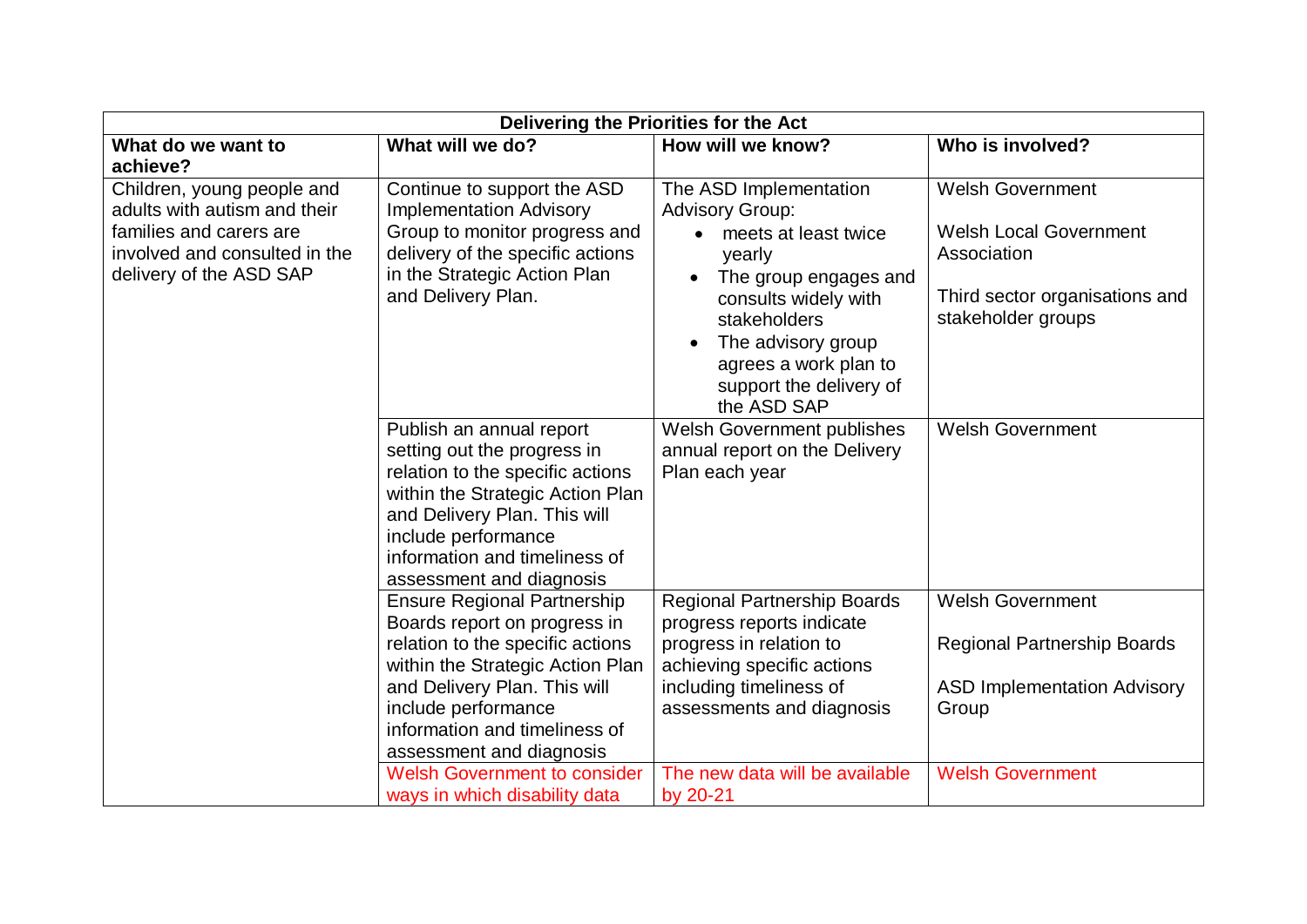| will be incorporated into the<br>new social services data<br>collection                                                                                                                                                               |                                                                                                                                                                                                                                   | <b>The ASD Advisory</b><br><b>Implementation Advisory</b><br>Group                                    |
|---------------------------------------------------------------------------------------------------------------------------------------------------------------------------------------------------------------------------------------|-----------------------------------------------------------------------------------------------------------------------------------------------------------------------------------------------------------------------------------|-------------------------------------------------------------------------------------------------------|
| Working with partners to look<br>at how we collect data on<br>meaningful outcomes to inform<br>about the quality and<br>effectiveness of the services<br>provided and to identify where<br>there may be continuing gaps<br>in support | Develop pilot of data collection<br>system by March 2019                                                                                                                                                                          | <b>Welsh Government</b><br><b>Welsh Local Government</b><br>Association<br><b>Local Health Boards</b> |
| Establish a GP register for                                                                                                                                                                                                           | The register is developed this                                                                                                                                                                                                    | <b>Welsh Government</b>                                                                               |
| autism<br>Consult on changes to the<br><b>Social Services and Well-being</b><br>Wales Act Part 2, Code of<br><b>Practice in relation Population</b><br><b>Needs Assessment and Area</b><br>Plans, mandating core themes               | Assembly term.<br>Following feedback, code of<br>practice will be amended to<br>require autism as a stand<br>alone core theme will be<br>updated in advance of the next<br>round of assessments in plans<br>in three years' time. | <b>Royal College of GPs</b><br><b>Welsh Government</b><br><b>Regional Partnership Boards</b>          |
| Undertake an evaluation of the<br>refreshed Strategic Action Plan<br><b>National Integrated Autism</b><br>Service                                                                                                                     | The Welsh Government will<br>publish the final evaluation<br>report by March 2019                                                                                                                                                 | <b>Welsh Government</b><br>The ASD Implementation<br><b>Advisory Group</b>                            |
| <b>Extend evaluation to consider</b><br>alignment between children's<br>neurodevelopmental services                                                                                                                                   | Additional findings to be<br>published by summer 2019                                                                                                                                                                             |                                                                                                       |